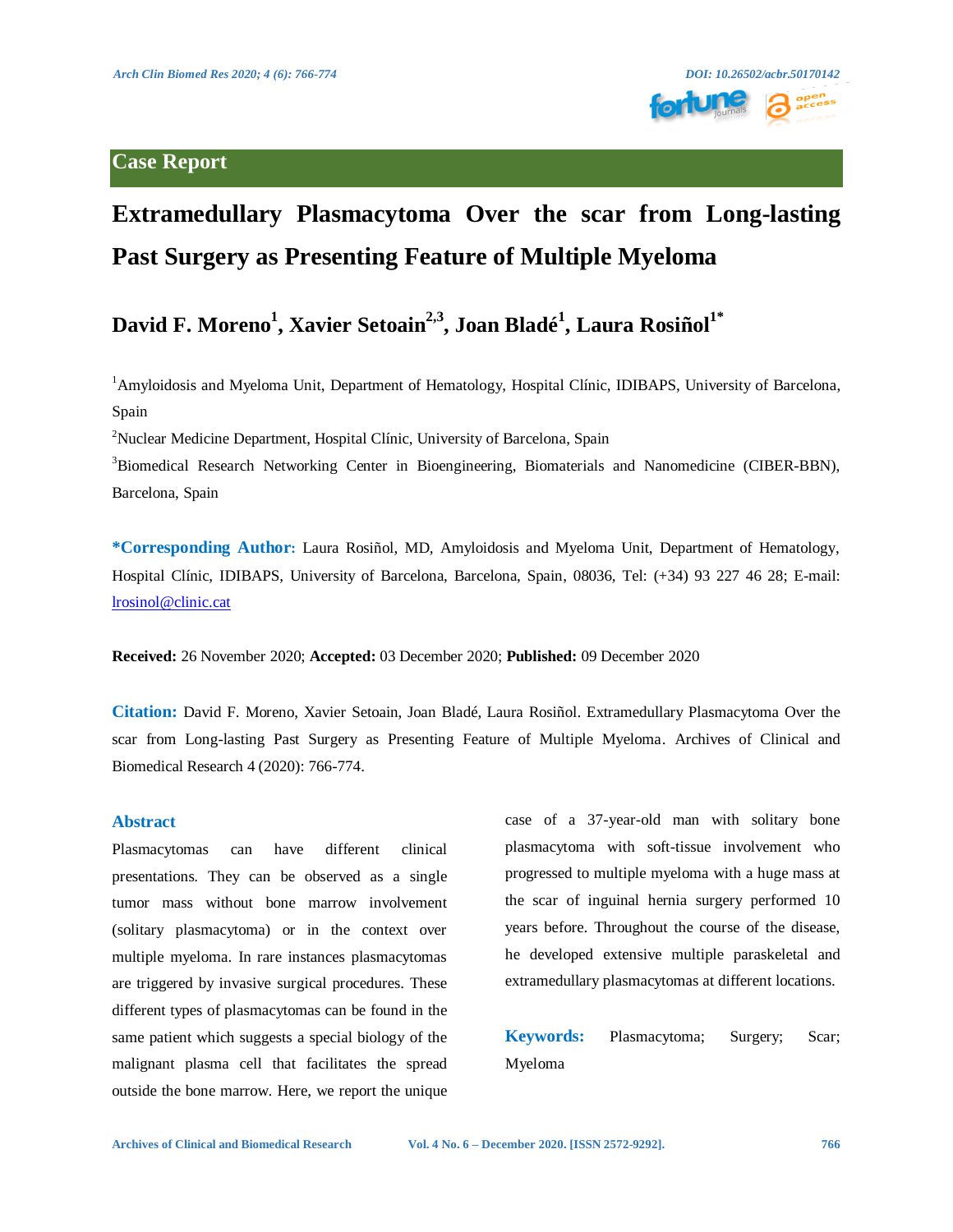#### **Introduction**

Multiple myeloma (MM) is a heterogeneous disease representing 1% of all human cancers [1]. It consists of aberrant plasma cell proliferation in the bone marrow resulting in bone disease, anemia, hypercalcemia or renal failure [2]. Furthermore, malignant plasma cells can escape the bone marrow microenvironment in form of plasmacytomas that can be classified into two categories according their origin: extramedullary (involving soft tissue or viscera with no contact with bone) and bone related (paraskeletal) [3,4]. Rarely, plasmacytomas can arise from sites that previously had suffered traumatic injury or any other invasive procedure [5].

There is a clinical entity defined as solitary plasmacytoma, which consists of the presence of single bone (solitary bone plasmacytoma) or viscera involvement (solitary extramedullary plasmacytoma) without detectable disease in the bone marrow (or minimal). Treatment and prognosis is quite different from multiple myeloma with extramedullary involvement [6]. Solitary plasmacytoma has an incidence of 0.5/100.000 [7] and most of them (70%) are bone plasmacytomas that localizes in femurs, vertebrae or pelvis. However, solitary extramedullary plasmacytomas are more prevalent in head and neck soft tissues [8,9].

Here, we report a case with SBP that progressed to MM as extramedullary plasmacytoma arising along the scar from inguinal surgery performed 10 years before the diagnosis of MM.

#### **Case report**

A 37-year-old male went to the medical consult because of progressive back pain. He had a past medical history of bilateral inguinal hernia repaired by open surgery 10 years before, with no other clinical conditions. His primary care center performed an MRI that showed T6 fracture with posterior wall displacement and a soft tissue mass surrounding the spine cord. There was no evidence of myelopathy or spinal cord compression. The PET/CT showed high metabolic activity in the T6 mass (standardized uptake value – SUV of 3.7) without other relevant findings. In this scenario, a CT guided biopsy showed an infiltration of plasma cells that were positive for kappa light chain in the immunohistochemistry (IHC) study. Given the suspicion of MM, he was referred to his local hematologist and laboratory tests revealed a serum M-protein of 6 g/L. The immunofixation was positive for IgA kappa and serum free light chain (FLC) kappa was  $23.8 \text{ mg/L}$  (normal range  $3.3 - 19.4$ ). Urine immunofixation was positive for kappa light chain. However, there was no proteinuria, and the rest of laboratory parameters were in the normal range. Bone marrow aspirate showed 7% of plasma cells with normal phenotype. With this data, the patient was diagnosed with solitary plasmacytoma of bone. He was treated with radiation therapy (36 Gy fractionated in 12 sessions) and then he was referred to our Myeloma and Amyloidosis Unit for follow-up. Four months later, the PET/CT showed complete metabolic response with persistence of serum Mprotein of 8 g/L.

Eight months later, the patient complained of right inguinal pain and a palpable tumor. With the suspicion of recurrence of his past inguinal hernia, a CT scan showed a solid inguinal mass of 10x6 cm. The tumor biopsy showed a plasma cell infiltration with plasmablastic differentiation. IHC revealed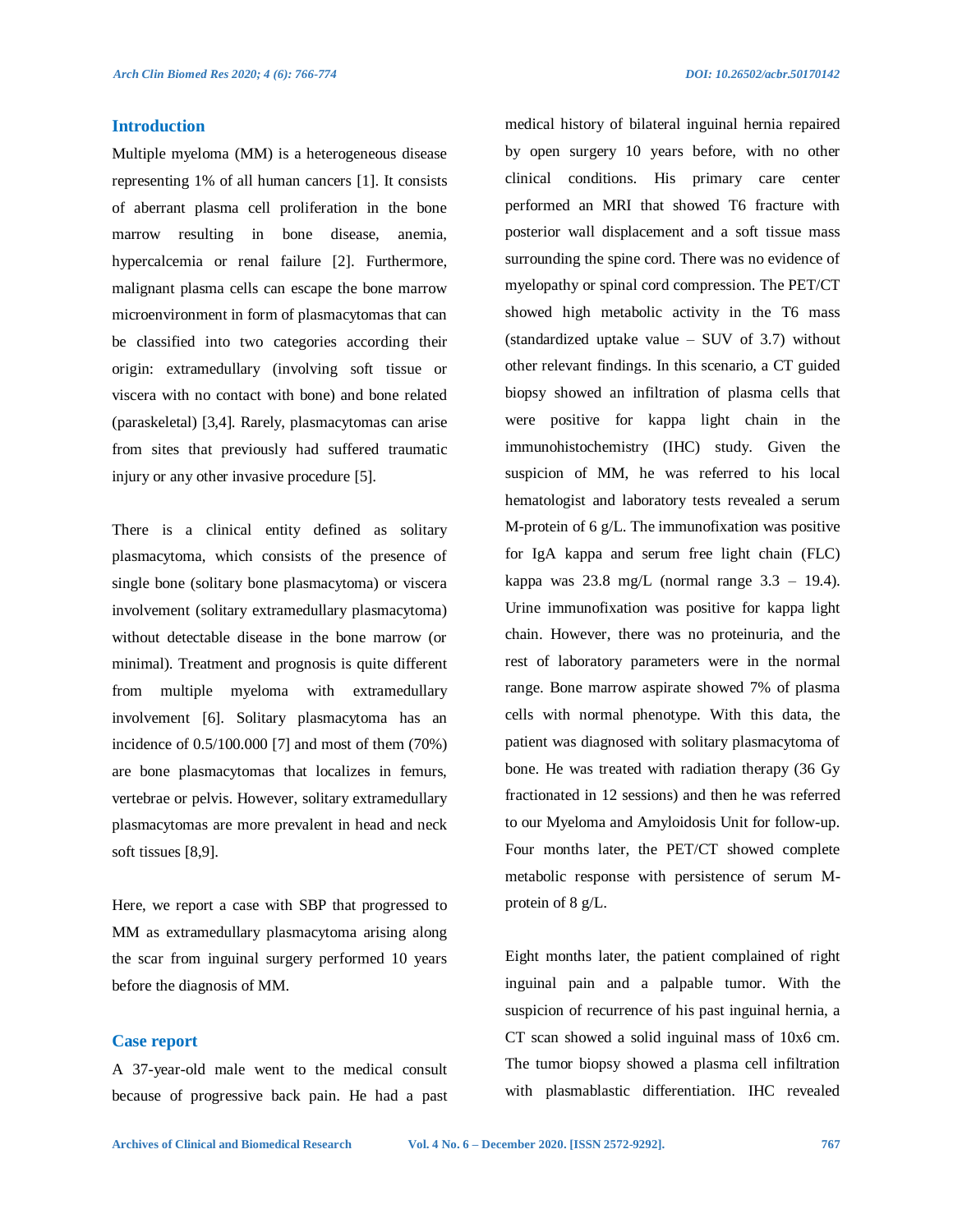CD56+, CD19-, CD117- with kappa restriction and 60% Ki-67 expression. PET/CT showed a mass of 1  $cm<sup>3</sup>$  with no contact with bone and high metabolic activity in the right inguinal hernia (SUV 4.8), as seen in Figure 1. The bone marrow aspirate had 10% of plasma cells and 38% of them had abnormal phenotype (CD38+, CD56+, CD19-, CD45-, CD27-, CD81+, CD117-). Cytogenetics by FISH analysis showed no abnormalities. At this time, new laboratory results showed serological progression: M-protein size was 27.9 g/L and serum kappa FLC had increased to 94.1 mg/L. Serum albumin and β2 microglobulin were 41 g/L and 2.1 mg/L, respectively. LDH and the rest of laboratory values were in the normal range. In this context, the patient was diagnosed with stage ISS 1 IgA kappa MM with extramedullary involvement.

The patient was included in the GEM12 trial. It consisted of 6 cycles of VRD (bortezomib, lenalidomide and dexamethasone) induction treatment followed by autologous stem cell transplant (SCT) and consolidation with 2 additional cycles of VRD. He achieved a very good partial response and started on maintenance treatment under GEM14 trial (lenalidomide, dexamethasone and ixazomib) achieving a complete response.

After 15 cycles of maintenance therapy, the disease relapsed with spinal cord compression that required urgent radiation therapy. Serum immunofixation was positive for IgA kappa and the electrophoresis showed an M-protein of 3.4 g/L. Bone marrow plasmacytosis was 11%, 91% of them with abnormal phenotype. Cytogenetic analysis did not show any high-risk abnormality. Given the poor prognosis and disease aggressiveness, he was treated with 4 cycles of D-PACE chemotherapy (dexamethasone, cisplatin,

doxorubicin, cyclophosphamide and etoposide). He achieved complete metabolic response regarding extramedullary disease and serological partial response. Then, he underwent an allogeneic SCT from an unrelated donor with non-myeloablative conditioning.

Three months later, the patient had a persistent IgA kappa by immunofixation and 6% bone marrow plasma cells. However, the patient complaint of back pain and PET/CT showed high metabolic activity in multiple paraskeletal tumors localized at vertebrae, pelvis, ribs and scapulae. Additionally, a single plasmacytoma in the liver was observed.

In this situation, he was treated with 3 cycles of Kd (carfilzomib and dexamethasone). The re-evaluation showed that the M-protein size was 4.3 g/L and the bone marrow aspirate showed 3% of plasmacytosis. The PET/CT showed partial response in some of the previous paraskeletal plasmacytomas but development of multiple new paraskeletal plasmacytomas (vertebrae, ribs, pelvis, iliac) and multiple tumor masses in liver and pleura (Figure 2). Daratumumab monotherapy was considered as salvage therapy. After 3 cycles, he achieved a serological very good partial response. Moreover, the PET/CT showed partial response in both paraskeletal and extramedullary plasmacytomas. After 9 cycles of daratumumab, the PET/CT showed normalization of the metabolic uptake in all of them except in iliac plasmacytoma, which significantly increased with invasion of the gluteal muscles with high metabolic activity (SUV 13) Local radiation therapy followed by daratumumab were given for three additional cycles.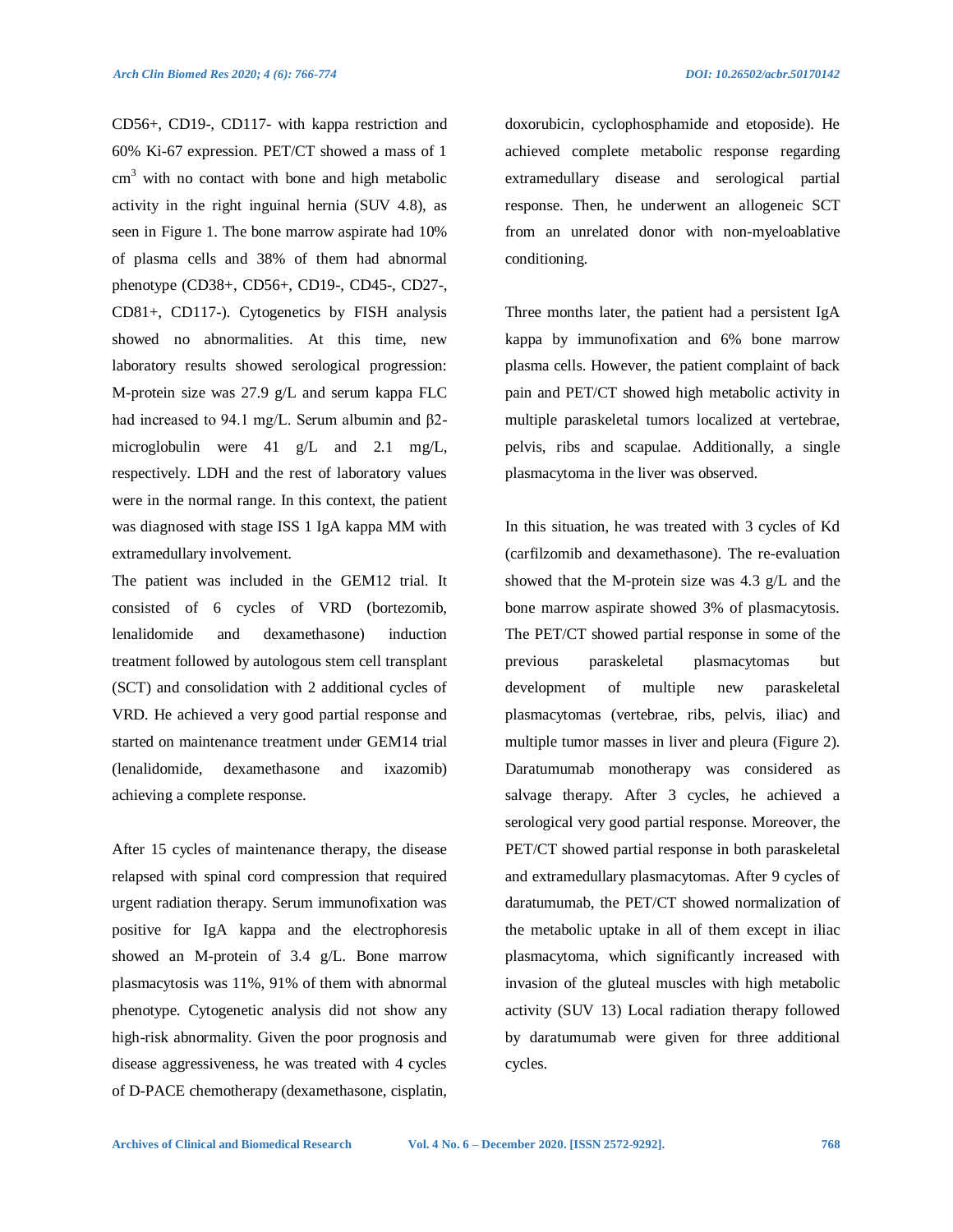Afterwards, the patient complained of dyspnea and generalized pain. A new PET scan showed an extramedullary spread with multiple plasmacytomas in skin, pericardium, mediastinum, and

retroperitoneal structures. PoCyDex (pomalidomide, cyclophosphamide and dexamethasone) was indicated but performance status deteriorated, and the patient died few weeks later.



**Figure 1:** PET/CT at diagnosis of multiple myeloma showing a right inguinal hernia mass with abnormal high metabolic activity.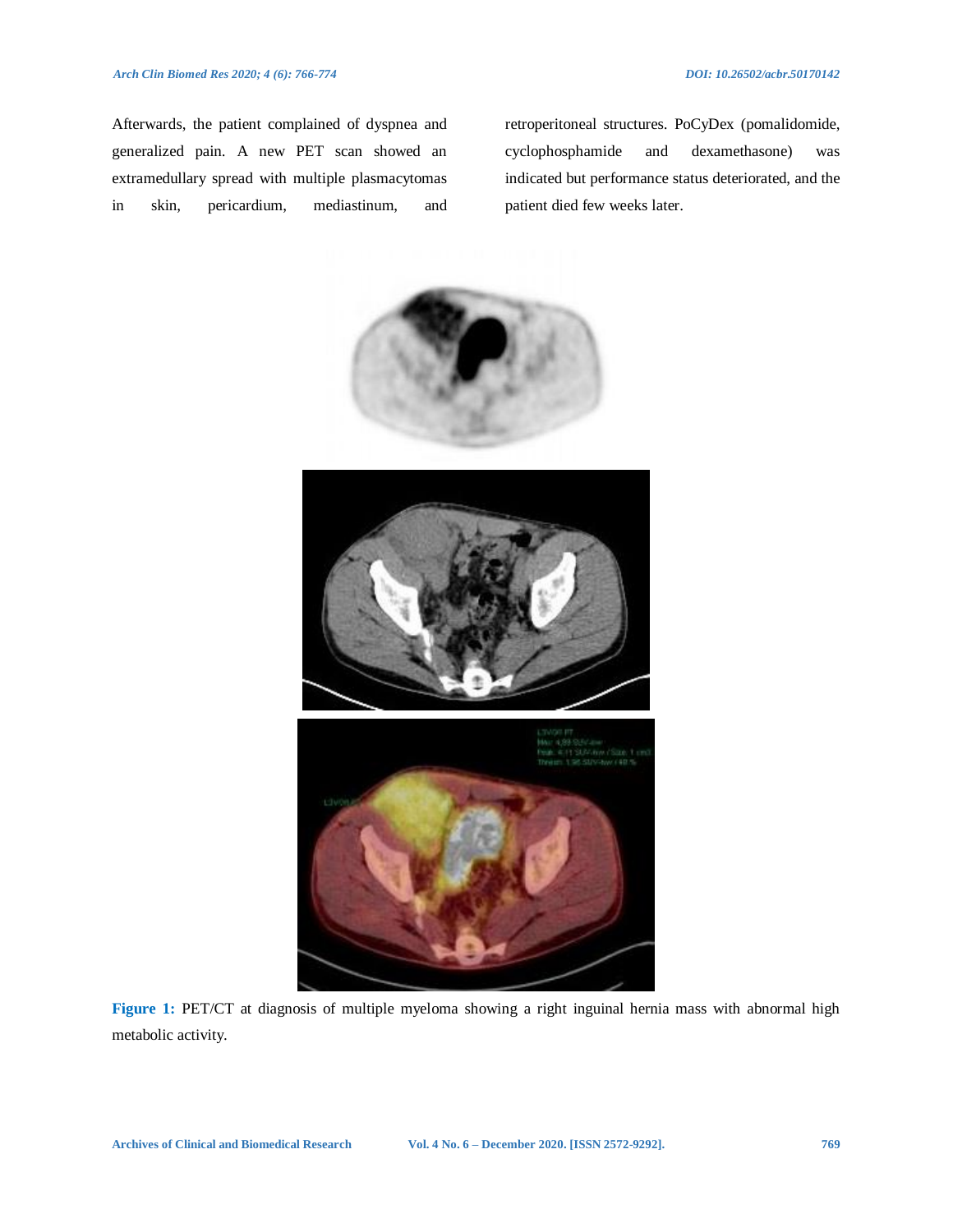

**Figure 2:** PET/CT during follow-up. The first picture illustrates high metabolic activity in a liver plasmacytoma. The second shows pleural involvement.

#### **Discussion**

A patient that had SBP at T6 vertebrae with adjacent soft-tissue mass, resolved with radiation therapy, progressing to symptomatic MM with an extensive extramedullary plasmacytoma all along the scar from an inguinal hernia surgery performed 10 years before is described. Throughout the course of the disease, the patient presented successive relapses with paraskeletal and extramedullary involvement and finally died because of disease progression with extensive extramedullary spread.

The risk of progression of SBP to MM described for our patient varies around  $65 - 84\%$  at 10 years [6]. This could have been higher in presence of clonal bone marrow infiltration [10], additional lesions in the PET/CT [11] and an abnormal FLC ratio [12]. The patient did not have any of these adverse prognostic factors. However, and despite the good response of T6 plasmacytoma, he was still at high risk because of persistent M-protein of 8 g/L after treatment, as it is recognized that the presence of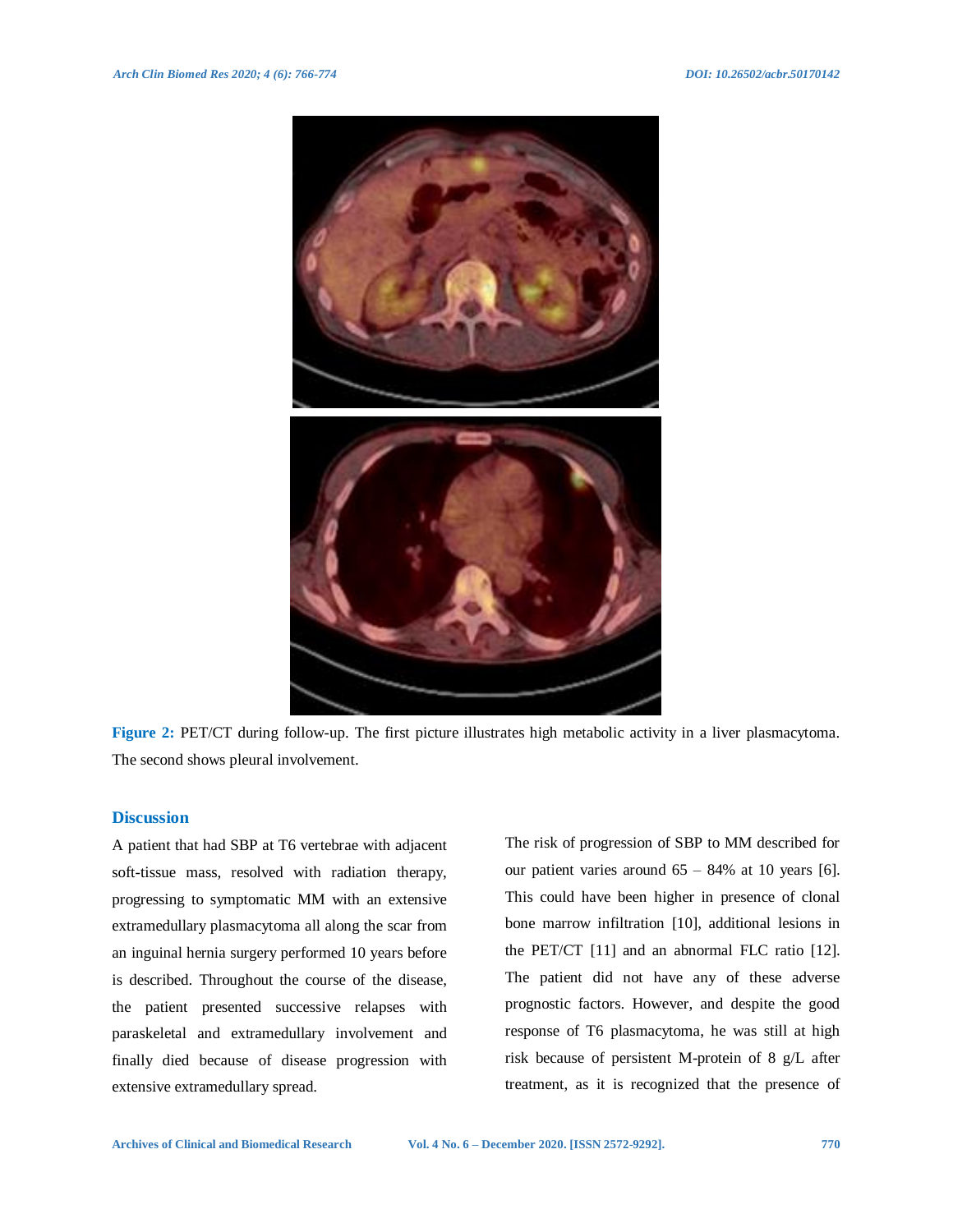serum M-protein more than 5 g/L after treatment is a predictor of progression to MM [13,14].

MM is characterized by a proliferation of malignant plasma cells with a strong dependence of the bone marrow microenvironment. However, plasma cells escape the microenvironment influence resulting in extramedullary plasmacytomas. The most frequent are paraskeletal plasmacytomas resulting from tumor masses arising from focal bone lesions that disrupt the cortical bone while the remaining tumors result from hematogenous metastatic spread [4].

There is no agreement in the medical community in the definition of extramedullary disease. Thus, while some authors consider both, paraskeletal and extramedullary (those without contact with bone) plasmacytomas [15–17], other authors only consider the extramedullary plasmacytomas as extramedullary disease [18–20]. Our patient is a paradigm of both, paraskeletal and extramedullary. The patient developed paraskeletal involvement at the time of SBP (resolved with radiation therapy) and progressed to MM with extensive extramedullary disease (resolved with chemotherapy). At first relapse he had paraskeletal involvement while from third relapse he developed simultaneously both extensive paraskeletal and extramedullary involvement. The evolution of our patient supports the idea that the inherent characteristics of the plasma cells and/or the microenvironment of the patient facilitates the spread of malignant plasma cells outside the bone marrow [3,4,21–23].

Sometimes plasmacytomas can be triggered by surgical invasive procedures performed during the course of the disease, such as laparotomy scars,

catheter insertions or bone surgery [24-31]. The mechanisms of this type of relapse remain unclear but it has been suggested that the inflammatory process associated with tissue injury can facilitate the migration of myeloma cells into the skin or muscles and constitute a reservoir of dormant viable myeloma cells able to proliferate [32]. Supporting this hypothesis is a pre-clinical model of cells extracted from extramedullary disease that were injected to fetal bone graft and later developed soft tissue masses [33]. Of interest, the reported cases of extramedullary plasmacytomas in scars are always cases developing over the scars or procedures performed in the context of active MM. Our case is unique because the plasmacytoma grew from an old scar performed 10 years before the diagnosis of SBP. We can hypothesize that resistant plasma cells to radiation therapy migrate to the scar and proliferated resulting in an aggressive behavior. Of interest, this patient had no biology findings such as high-risk cytogenetics or CD56 negative plasma cells associated with extramedullary involvement [34,35].

In conclusion, we present a paradigmatic case of MM with extramedullary disease starting with an atypical plasmacytoma that grew on a scar. Clinicians need to be aware of this unusual disease presentation and more prospective studies are needed to clarify better the tumor biology and optimize treatment options.

**Author contributions:** DFM, XS, JB and LR wrote and reviewed the manuscript. All authors approved the final version of the manuscript.

**Competing interests:** There are no conflicts of interests to declare.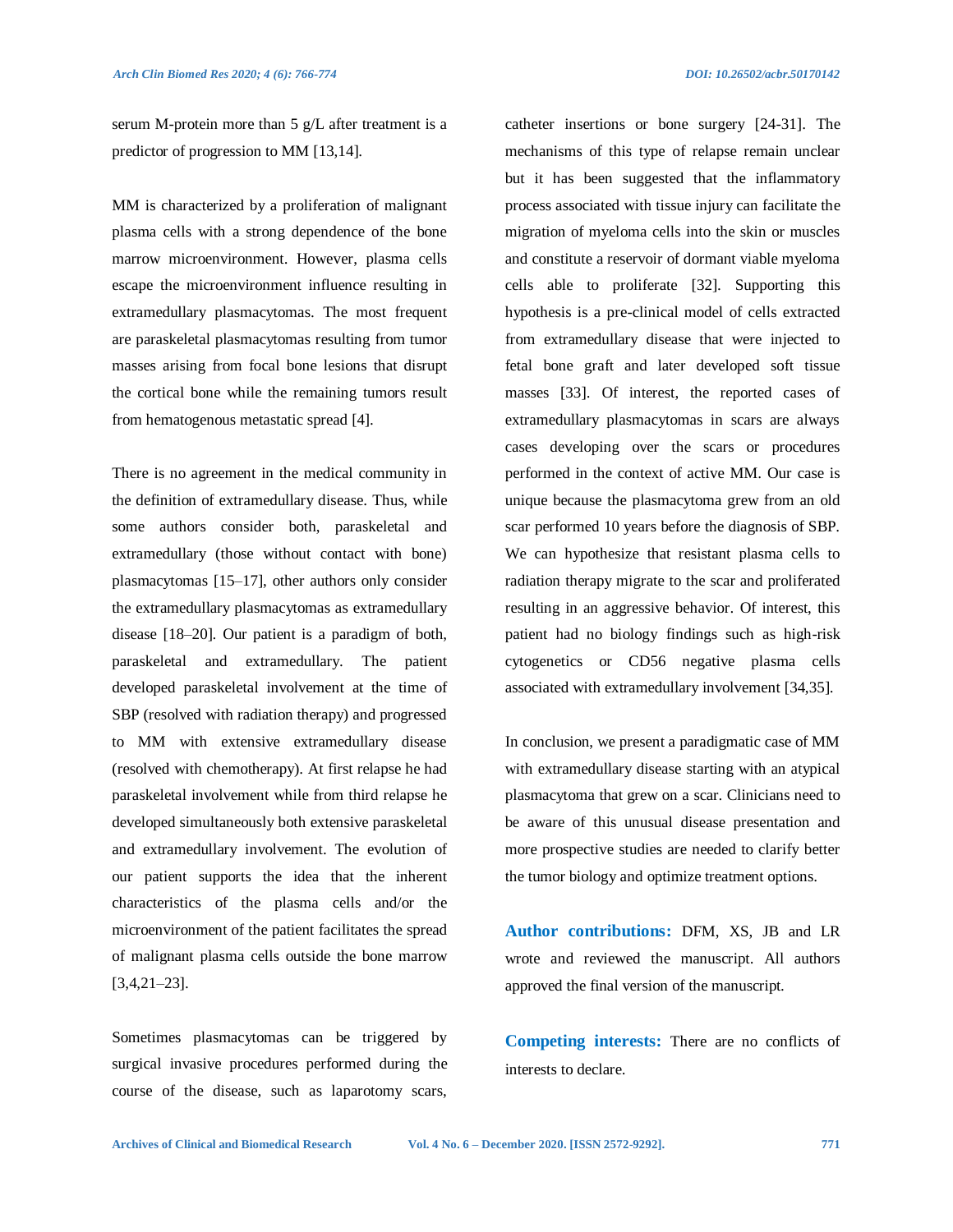#### **References**

- 1. Teras LR, DeSantis CE, Cerhan JR, et al. 2016 US lymphoid malignancy statistics by World Health Organization subtypes. CA: a Cancer Journal for Clinicians 66 (2016): 443-459.
- 2. Rajkumar SV, Dimopoulos MA, Palumbo A, et al. International Myeloma Working Group updated criteria for the diagnosis of multiple myeloma. The Lancet Oncology 15 (2014): e538-e548.
- 3. Bhutani M, Foureau DM, Atrash S, et al. Extramedullary multiple myeloma. Leukemia 34 (2020): 1-20.
- 4. Bladé J, Fernandez de Larrea C, Rosinol L, et al. Soft-tissue plasmacytomas in multiple myeloma: incidence, mechanisms of extramedullary spread, and treatment approach. Journal of Clinical Oncology 29 (2011): 3805-3812.
- 5. Bladé J, de Larrea CF, Rosiñol L. Extramedullary involvement in multiple myeloma. Haematologica 97 (2012): 1618-1619.
- 6. Caers J, Paiva B, Zamagni E, et al. Diagnosis, treatment, and response assessment in solitary plasmacytoma: updated recommendations from a European Expert Panel. Journal of Hematology & Oncology 11 (2018): 10.
- 7. Dimopoulos MA, Moulopoulos LA, Maniatis A, et al. Solitary plasmacytoma of bone and asymptomatic multiple myeloma. Blood, The Journal of the American Society of Hematology 96 (2000): 2037-2044.
- 8. Ozsahin M, Tsang RW, Poortmans P, et al. Outcomes and patterns of failure in solitary plasmacytoma: a multicenter Rare Cancer Network study of 258 patients. International Journal of Radiation Oncology\* Biology\* Physics 64 (2006): 210-217.
- 9. Liebross RH, Ha CS, Cox JD, et al. Clinical course of solitary extramedullary plasmacytoma. Radiotherapy and Oncology 52 (1999): 245-249.
- 10. Warsame R, Gertz MA, Lacy MQ, et al. Trends and outcomes of modern staging of solitary plasmacytoma of bone. American Journal of Hematology 87 (2012): 647-651.
- 11. Fouquet G, Guidez S, Herbaux C, et al. Impact of initial FDG-PET/CT and serum-free light chain on transformation of conventionally defined solitary plasmacytoma to multiple myeloma. Clinical Cancer Research 20 (2014): 3254-3260.
- 12. Dispenzieri A, Kyle R, Merlini G, et al. International Myeloma Working Group guidelines for serum-free light chain analysis in multiple myeloma and related disorders. Leukemia 23 (2009): 215-224.
- 13. Wilder RB, Ha CS, Cox JD, et al. Persistence of myeloma protein for more than one year after radiotherapy is an adverse prognostic factor in solitary plasmacytoma of bone. Cancer 94 (2002): 1532-1537.
- 14. Dingli D, Kyle RA, Rajkumar SV, et al. Immunoglobulin free light chains and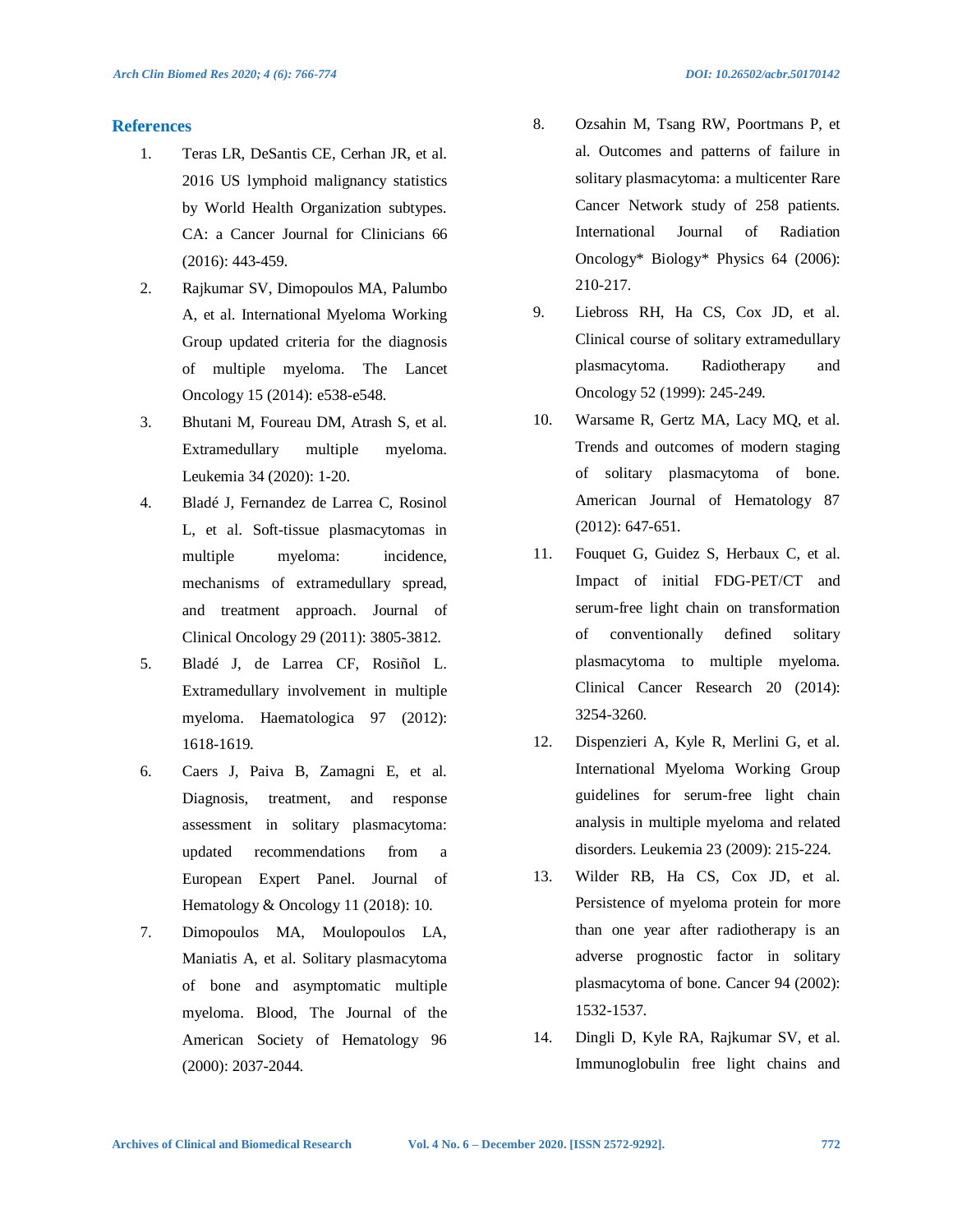solitary plasmacytoma of bone. Blood 108 (2006): 1979-1983.

- 15. Varettoni M, Corso A, Pica G, et al. Incidence, presenting features and outcome of extramedullary disease in multiple myeloma: a longitudinal study on 1003 consecutive patients. Annals of Oncology 21 (2010): 325-330.
- 16. Bladé J, Kyle RA, Greipp PR. Presenting features and prognosis in 72 patients with multiple myeloma who were younger than 40 years. British Journal of Haematology 93 (1996): 345-351.
- 17. Varga C, Xie W, Laubach J, et al. Development of extramedullary myeloma in the era of novel agents: no evidence of increased risk with lenalidomide– bortezomib combinations. British Journal of Haematology 169 (2015): 843-850.
- 18. Usmani SZ, Heuck C, Mitchell A, et al. Extramedullary disease portends poor prognosis in multiple myeloma and is over-represented in high-risk disease even in the era of novel agents. Haematologica 97 (2012): 1761-1767.
- 19. Touzeau C, Moreau P. How I treat extramedullary myeloma. Blood, The Journal of the American Society of Hematology 127 (2016): 971-976.
- 20. Short KD, Rajkumar SV, Larson D, et al. Incidence of extramedullary disease in patients with multiple myeloma in the era of novel therapy, and the activity of pomalidomide on extramedullary myeloma. Leukemia 25 (2011): 906-908.
- 21. Sheth N, Yeung J, Chang H. p53 nuclear accumulation is associated with

extramedullary progression of multiple myeloma. Leukemia Research 33 (2009): 1357-1360.

- 22. De Larrea CF, Kyle RA, Durie BG, et al. Plasma cell leukemia: consensus statement on diagnostic requirements, response criteria and treatment recommendations by the International Myeloma Working Group. Leukemia 27 (2013): 780-791.
- 23. Mulligan G, Lichter DI, Di Bacco A, et al. Mutation of NRAS but not KRAS significantly reduces myeloma sensitivity to single-agent bortezomib therapy. Blood, The Journal of the American Society of Hematology 123 (2014): 632- 639.
- 24. De Larrea CF, Rosiñol L, Cibeira MT, et al. Extensive soft‐tissue involvement by plasmablastic myeloma arising from displaced humeral fractures. European Journal of Haematology 85 (2010): 448- 451.
- 25. Yoo J, Jo M, Kim MS, et al. Cutaneous Plasmacytoma: Metastasis of Multiple Myeloma at the Fracture Site. Annals of Dermatology 29 (2017): 483-486.
- 26. Muchtar E, Raanani P, Yeshurun M, et al. Myeloma in scar tissue-an underreported phenomenon or an emerging entity in the novel agents' era? A single center series. Acta Haematologica 132 (20140: 39-44.
- 27. Carmel B, Delost GR, Stern J, et al. Cutaneous plasmacytoma: Metastasis of multiple myeloma and invasion of sternotomy scar. JAAD Case Reports 5 (2019): 94-97.